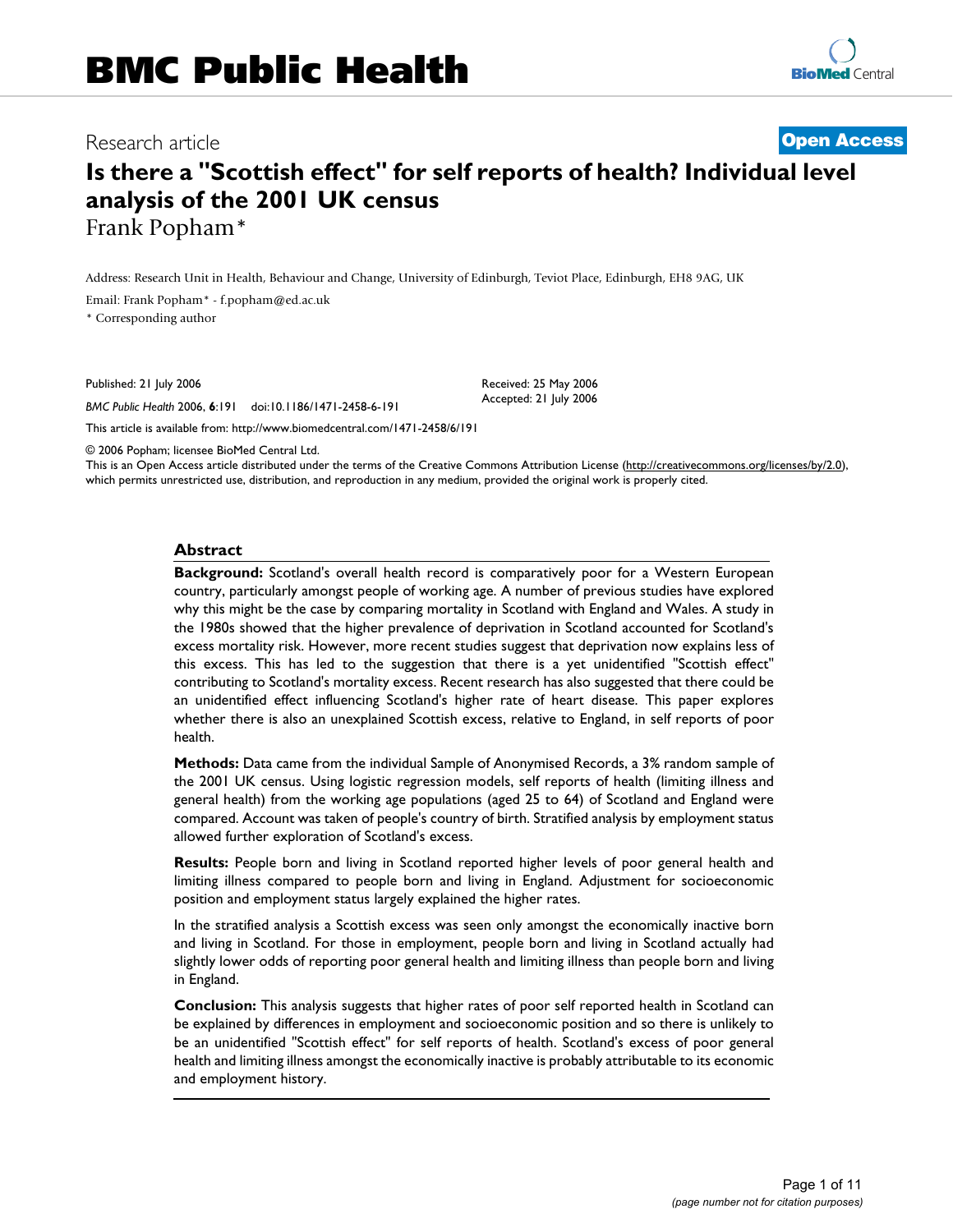# **Background**

Scotland's health is generally poor in comparison to other Western European countries, [1,2] with the worst all cause mortality rate amongst those of working age [2]. Why this is the case is the focus of on-going research. Studies have particularly focused on Scotland's health record in comparison to that of neighbouring UK countries.

Comparing mortality rates in the early 1980s in Scotland with England and Wales, Carstairs and Morris, using a census derived measure of local area deprivation, showed that the higher prevalence of deprivation in Scotland accounted for the Scottish mortality excess [3]. However, more recent ecological studies suggest that differences in deprivation, measured using the same scale (the Carstairs score), explained less of Scotland's excess mortality in the early 1990s and 2000s [1,4]. This unexplained excess in mortality has been called the "Scottish effect" [1,4].

Comparative research has also focused on Scotland's higher levels of morbidity in certain diseases. Mitchell *et al*. combined the 1998 Scottish and English national health surveys and showed that differences in individual risk factors (biological, behavioural, psychosocial and socioeconomic) between the populations of Scotland and England could only explain a small part of Scotland's higher prevalence of physician diagnosed heart disease [5]. This research suggests that there could be an unexplained effect influencing heart disease prevalence in Scotland [5].

A variety of explanations for the unexplained excess in both mortality and heart disease morbidity have been postulated. These include genetic differences, environmental differences, as yet unmeasured behavioural differences, psychosocial differences and a failure of existing measures to capture fully differences in socioeconomic and other risk factors [4-6].

In this paper, I assess whether there is also an unexplained Scottish excess in two self report measures of health using data from the 2001 census. Analysis of this census has shown that, overall, Scotland has a greater prevalence of poor general health amongst the working age population than England [7]. The focus of the present analysis is the degree to which this Scottish excess can be explained by differences in socioeconomic position (SEP) and employment.

Given that socioeconomic disadvantage across the lifecourse cumulatively impacts on people's mortality and morbidity risk, [8,9] and that migrants are likely to have different health and socioeconomic characteristics to non migrants, [10] account was taken not only of country of residence but also country of birth. Analysis of mortality data has shown that people born in England or Wales but living in Scotland have a lower standardised mortality rate (SMR) than people born and living in Scotland [11]. Moreover, people born in Scotland but living in England have higher SMR than people born and living in England [12]. Historically, Scotland has experienced high levels of outward migration [13] and until recently had net outward migration [14].

Account was taken of people's employment status as those not in employment have heightened mortality and morbidity risk independent of their SEP [8,15]. Scotland's economic history, and thus its employment history, is distinct from that of England [13]. Scotland's unemployment rate has historically been higher than England's, influencing the high levels of outward migration [13,16]. While the dramatic decline of traditional industries in the second half of the 20<sup>th</sup> century changed employment patterns in both countries, the impact was, at a national level, particularly felt in Scotland where job loss was even more acute than in England [13].

The main research questions were thus:

• Taking account of country of birth, do people living in Scotland report higher rates of poor general health and limiting illness than people living in England?

• To what degree is Scotland's excess in poor general health and limiting illness explained by differences in employment and socioeconomic position?

• Is Scotland's excess in poor general health and limiting illness seen in all employment status groups?

# **Methods**

### *The sample*

The 2001 Samples of Anonymised Records (SARs) are a collection of random samples – created from individual and household level census data – made available to the research community to allow micro level analysis of the UK census. The samples are all anonymised and procedures are in place to ensure that individuals cannot be identified. Here the 2001 individual licensed SAR is used. This is a 3% sample of the 2001 UK census incorporating 1,843,525 individuals. Details of the individual SAR's methodology have been published elsewhere [17]. While the statistical office of each UK country is responsible for conducting their own census there is much co-ordination, making the individual SAR an attractive dataset to compare the health of individuals in Scotland and England.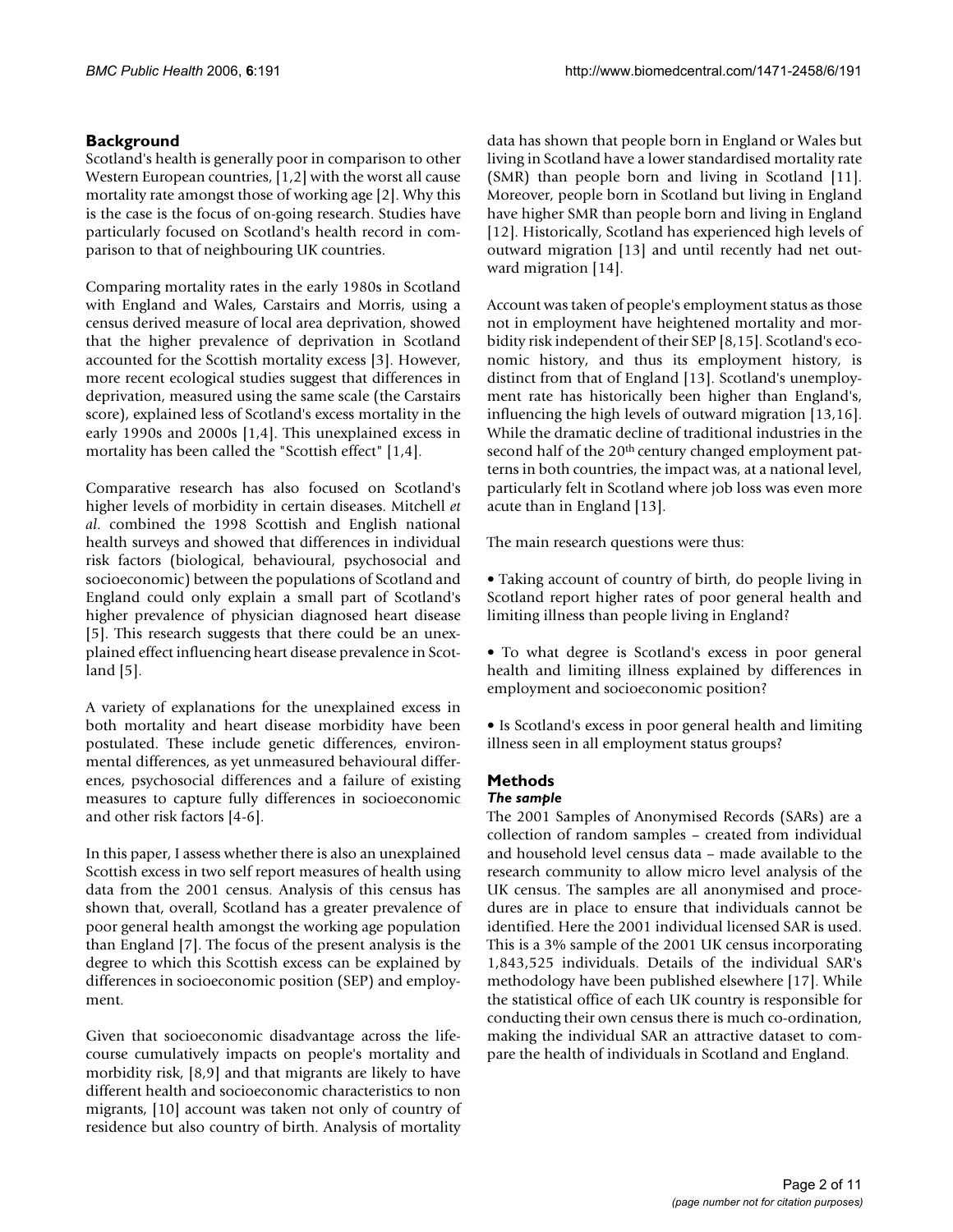# *Variables*

# *Demographics*

As the focus was on those of working age, the sample was limited to 25 to 64 year olds not living in communal establishments and not identifying themselves as full time students. Age in the individual SAR was precoded, as follows, before the data were released (25 to 29, 30 to 44, 45 to 59, 60 to 64). The derived country of residence and country of birth variable has four categories (born and living in England, born in Scotland but living in England, born in England but living in Scotland, born and living in Scotland).

# *Self reported health*

The 2001 UK census included two widely used self report health questions [18]. The presence of a limiting long term illness was assessed by the following question. "Do you have any long-term illness, health problem or disability which limits your daily activities or the work you can do?"

General health, captured for the first time in 2001 census, was assessed by the following question. "Over the last twelve months would you say your health has on the whole been: good, fairly good or not good?" For modelling purposes, responses were dichotomised not good health versus good/fairly good in line with other studies using this question [7,19].

# *Employment*

People were categorised into three standard groups [20] based on their self reported employment status:

a) economically active and employed.

b) economically active (available for and seeking employment) but unemployed.

c) economically inactive (not seeking employment).

The economically inactive included those classifying themselves as being; retired, looking after the family or home, permanently sick or disabled, students not in full time education and people who did not identify with any of these categories.

# *Socioeconomic position*

Although commonly used in UK health studies, occupational social class was not included as a measure of SEP in this study. This was because 12% of the sample was not given a social class independent of employment status. While all those in employment had a social class based on their present occupation, many of the economically inactive were not assigned a social class independent of their present employment status (being coded as long term

unemployed, never worked, or not known for other reason). Alternatively, three measures of household level SEP were chosen because of their comparability across the nations. Housing tenure, housing conditions and household car ownership are commonly used measures of SEP that reflect, broadly, people's material circumstances [21] and that have been shown to be associated with health [21,22].

Following convention housing tenure was coded using the following categories; owned outright, owned with mortgage, privately rented and socially rented [21].

Following consultation with census users, a summary variable was derived by the census authorities from the questions covering housing conditions. Households living in deprived housing conditions were compared to all other households [23]. Deprived conditions were defined as living in either:

a) overcrowded accommodation (defined as households living in accommodation with less rooms than the household required given its size).

b) or a household sharing its dwelling (defined as a household whose accommodation was part of a converted or shared house and was not self contained behind its own door and was accessed by other households).

c) or a household sharing a bath or shower and toilet with another household.

d) or a household with no central heating.

The number of cars or vans owned or available for use in a household was categorised in the census as follows: none, one, two and three or more.

# *Analysis*

All analysis was conducted in Stata version 9 [24]. Initial descriptive analysis compared the distribution of the variables by country of residence and birth. Chi-square tests were used to assess associations.

Next, logistic regression models were used to further assess the association of country of residence and birth with limiting illness and general health. Models were fitted in two stages. The initial model was adjusted for age and sex only. At the next stage I additionally adjusted for SEP (using the three separate measures of SEP) and employment status.

To explore whether the Scottish excess in not good health and limiting illness was seen across all employment groups, models were then stratified by employment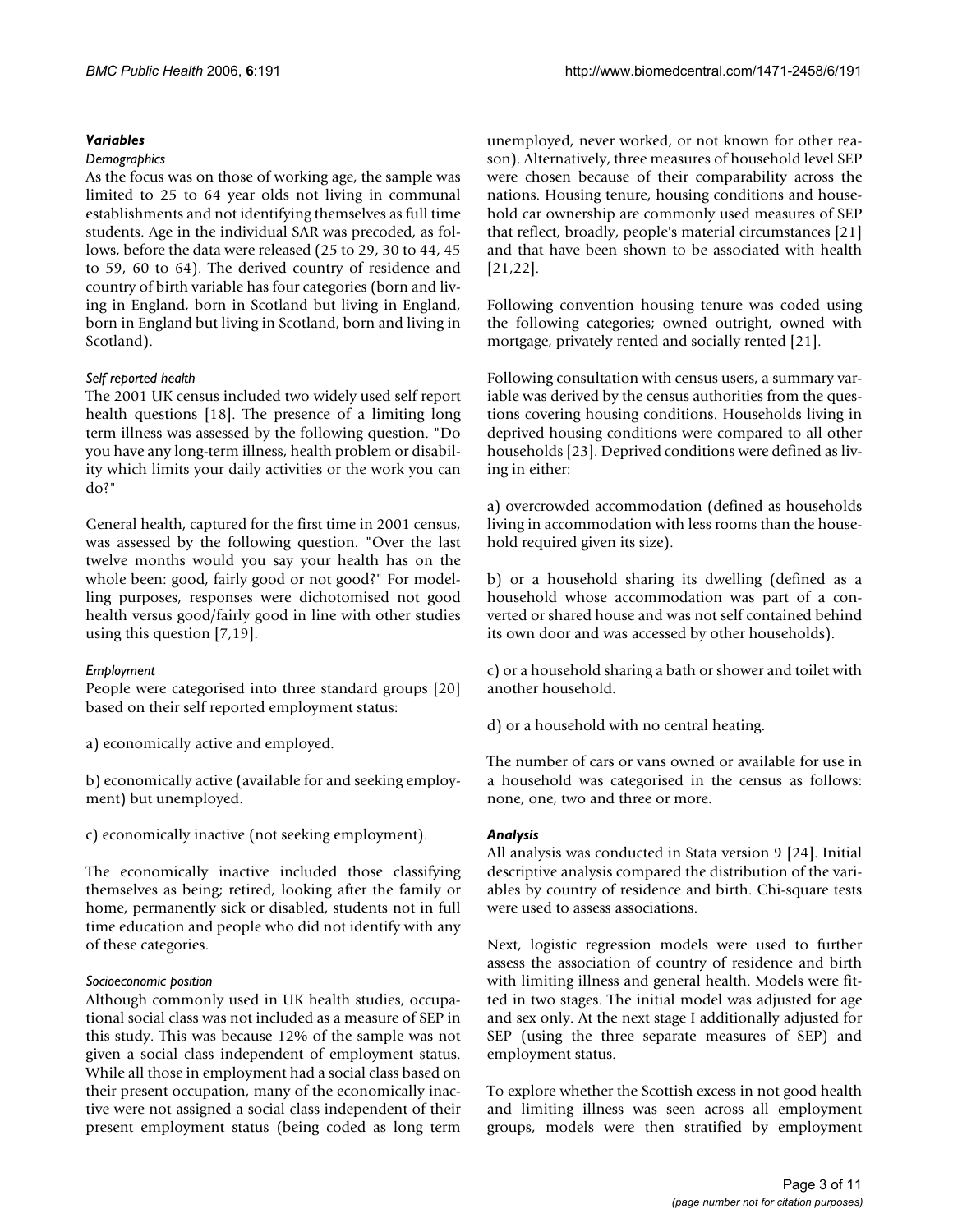group. These models were initially age and sex adjusted and then additionally adjusted for the three measures of SEP. As men and women have very different rates and patterns of economic inactivity (14.5% of men, 30.4% of women) and employment (81.3% of men and 67.2% of women) the analysis for these employment groups was further stratified by sex to explore whether any Scottish excess in these employment groups was seen for both men and women.

# **Results**

From the SARs sample of 1,843,525 UK residents, the following exclusions were made.

a) The 143,607 (7.8%) residents of Wales and Northern Ireland.

b) Of those living in England and Scotland, the 189,604 (11.3%) people born outside of England and Scotland.

c) From the remainder, the 729,551 (48.3%) people who were not aged 25 to 64.

d) From the remainder, the 5080 people resident (0.7%) in communal establishments.

e) From the remainder, the 6798 (0.9%) full time students.

This left 768,885 people in the analysis sample. Unsurprisingly, the majority were born and living in England (87.3%), 2.1% were born in Scotland but living in England, 1.1% were born in England but living in Scotland and 9.5% were born and living in Scotland.

Table 1 gives the distribution of the variables of interest for each combination of country of residence and birth. Of the four groups, individuals born and living in Scotland were most likely to live in socially rented housing, to not have access to a car, to live in deprived housing conditions and to be unemployed or economically inactive.

Of those living in Scotland, people born in England were more likely to live in owner occupied housing, to not live in deprived housing conditions, to have car access and to be employed than people born in Scotland.

Of those living in England, people born in Scotland were slightly less likely to have car access and to live in an owned outright property than people born in England. However, there were no significant differences between the groups in terms of housing conditions or employment profile.

Limiting illness was most prevalent amongst people born and living in Scotland and least common amongst people born in England but living in Scotland. Those born and living in England had slightly lower prevalence of limiting illness than people born in Scotland but living in England. The same pattern was seen for the prevalence of not good general health. People born and living in Scotland were least likely to rate their general health as being good, with people born in England but living in Scotland having the highest rate. Of those living in England, those born in Scotland had a slightly higher rate of good general health than those born in England (table 1).

Taking account of age and sex differences, people born and living in Scotland were more likely to report a limiting illness and not good general health in comparison to people born and living in England (the reference category) (table 2). However, adjustment for SEP and employment status attenuated these associations dramatically (table 2). Those born in England but living in Scotland showed slightly lower odds of both not good general health and limiting illness than people born and living in England. Those born in Scotland but living in England showed similar odds, on both measures, to those born and living in England.

Stratifying the sample by employment status (table 3) showed that people living in Scotland who were in employment, whether born in Scotland or England, had slightly lower odds of reporting not good general health and limiting illness. Amongst the unemployed, a relatively small group, there was some evidence, particularly after adjustment for SEP, that unemployed people born and living in Scotland were less likely to report a limiting illness.

However, amongst the economically inactive, the pattern of results was similar to that seen for the whole sample, with people born and living in Scotland more likely to report not good general health and limiting illness, although after adjustment for SEP the association was attenuated somewhat. As those classifying themselves as permanently sick were very likely to report a limiting illness (96%) and not good general health (67%) the analysis of the economically inactive was rerun excluding the permanently sick. This made little difference to the pattern of results (table 3).

Table 4 shows that, for the economically inactive, there was an excess of not good general health and limiting illness for both women and men born and living in Scotland. Additionally, women born in Scotland but living in England had slightly higher odds of not good general health and limiting illness. For men born and living in Scotland, the excess in not good general health and limit-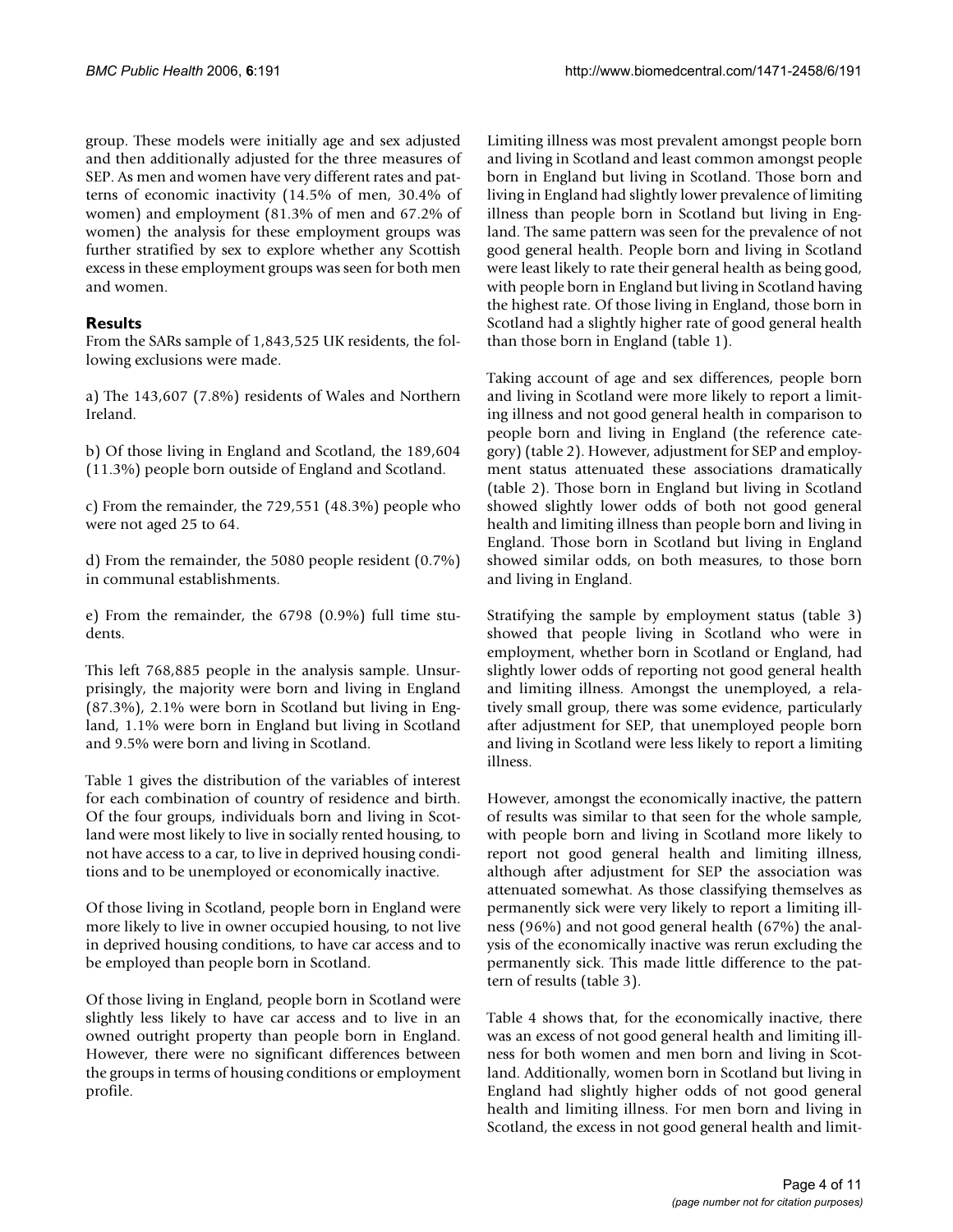#### **Table 1: Distribution of variables by country of residence and birth (column percentages)**

|                                           | Lives in England<br>born in England | Lives in England<br>born in Scotland | Lives in Scotland<br>born in England | Lives in Scotland<br>born in Scotland | All     |
|-------------------------------------------|-------------------------------------|--------------------------------------|--------------------------------------|---------------------------------------|---------|
| <b>Total Number</b>                       | 671187                              | 16324                                | 8046                                 | 73328                                 | 768,885 |
|                                           | %                                   | %                                    | %                                    | %                                     | $\%$    |
| Age***                                    | ###                                 |                                      | $^{++}$                              |                                       |         |
| $25 - 29$                                 | 12.0                                | 9.1                                  | 10.9                                 | 10.9                                  | 11.8    |
| $30 - 44$                                 | 42.6                                | 39.8                                 | 43.7                                 | 42.2                                  | 42.6    |
| $45 - 59$                                 | 36.1                                | 41.5                                 | 36.5                                 | 36.8                                  | 36.3    |
| $60 - 64$                                 | 9.3                                 | 9.6                                  | 8.9                                  | 10.1                                  | 9.4     |
| Sex***                                    | ###                                 |                                      | $^{++}$                              |                                       |         |
| Male                                      | 49.5                                | 51.4                                 | 49.9                                 | 48.1                                  | 49.4    |
| Female                                    | 50.5                                | 48.6                                 | 50.1                                 | 51.9                                  | 50.6    |
| Tenure***                                 | ###                                 |                                      | $^{+++}$                             |                                       |         |
| Owned outright                            | 22.1                                | 18.4                                 | 21.3                                 | 17.7                                  | 21.6    |
| Owned with mortgage                       | 54.9                                | 53.6                                 | 53.5                                 | 52.9                                  | 54.7    |
| Privately rented                          | 8.7                                 | 13.7                                 | 13.1                                 | 6.5                                   | 8.6     |
| Socially rented                           | 14.3                                | 14.3                                 | 2.1                                  | 22.9                                  | 15.1    |
| Number of cars***                         | ###                                 |                                      | $^{+++}$                             |                                       |         |
| No car                                    | 13.2                                | 16.4                                 | 12.4                                 | 21.0                                  | 14.0    |
| 1 car                                     | 41.7                                | 40.4                                 | 44.6                                 | 45.1                                  | 42.0    |
| 2 cars                                    | 35.0                                | 34.3                                 | 35.2                                 | 27.6                                  | 34.3    |
| 3 cars or more                            | 10.2                                | 8.9                                  | 7.8                                  | 6.3                                   | 9.7     |
| Housing conditions***                     |                                     |                                      | $^{+++}$                             |                                       |         |
| Not deprived                              | 88.2                                | 87.8                                 | 89.8                                 | 84.I                                  | 87.8    |
| Deprived                                  | 11.8                                | 12.2                                 | 10.2                                 | 15.9                                  | 12.2    |
| Economic activity***                      |                                     |                                      | $^{+++}$                             |                                       |         |
| Employed                                  | 74.6                                | 75.0                                 | 74.8                                 | 69.9                                  | 74.2    |
| Unemployed                                | 3.2                                 | 3.1                                  | 3.7                                  | 3.9                                   | 3.3     |
| Economically inactive                     | 22.2                                | 21.9                                 | 21.5                                 | 26.2                                  | 22.5    |
| Limiting long term illness***             | $\# \#$                             |                                      | $^{+++}$                             |                                       |         |
| No                                        | 84.5                                | 83.7                                 | 86.1                                 | 80.8                                  | 84.I    |
| Yes                                       | 15.5                                | 16.3                                 | 13.9                                 | 19.2                                  | 15.9    |
| General health over last twelve months*** | ###                                 |                                      | $^{+++}$                             |                                       |         |
| Good                                      | 67.4                                | 68.2                                 | 72.2                                 | 65.3                                  | 67.3    |
| Fairly good                               | 23.7                                | 22.0                                 | 19.6                                 | 23.2                                  | 23.6    |
| Not good                                  | 8.9                                 | 9.8                                  | 8.2                                  | 11.5                                  | 9.1     |

Chi-square test (comparing all groups),  $*$  p < 0.05,  $**$  p < 0.01,  $**$  p < 0.001.

Chi-square test (comparing people living in England only),  $#p \le 0.05,$   $# \mu$   $p \le 0.01,$   $# \mu$   $p \le 0.001.$ 

Chi-square test (comparing people living in Scotland only),  $+p < 0.05$ ,  $+p < 0.01$ ,  $++ p < 0.001$ .

ing illness was explained by SEP adjustment; however there was a residual excess for economically inactive women who were born and living in Scotland.

For those in employment the pattern shown in table 3 of people born and living in Scotland having slightly lower odds of not good health and limiting illness, compared to people born and living in England, was seen for both sexes (results not shown).

Given that any Scottish excess was only seen for economically inactive men and women who were born and living in Scotland, additional basic analysis was conducted to see whether classification of economic inactivity was also associated with country of birth and residence. There was a significant (p < 0.001) association between country of birth and residence and classification of economic inactivity for both men and women. Not only were economically inactive men and women born and living in Scotland more likely to be permanently sick, they were also more likely not to classify themselves in any of the categories, men born and living in Scotland were also less likely to be retired (Figures 1 and 2).

# **Discussion**

### *Main findings*

Working age people born and living in Scotland were, on average, more likely to report limiting illness and not good general health in comparison to people born and living in England. Adjustment for differences in SEP and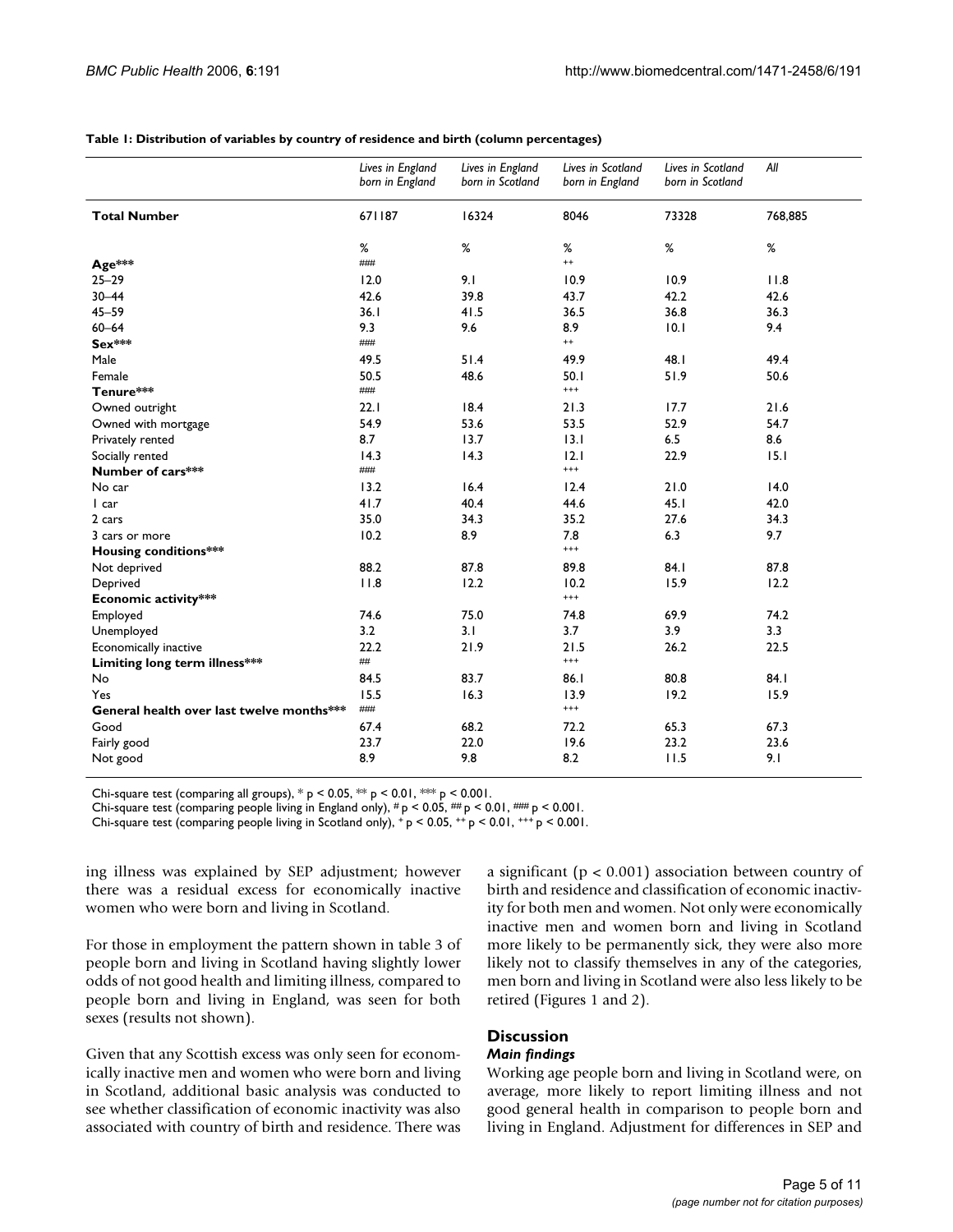|                                                  | <b>Limiting illness</b>  | Not good health          |  |
|--------------------------------------------------|--------------------------|--------------------------|--|
| Age & sex adjusted                               |                          |                          |  |
| Lives in England born in England                 |                          |                          |  |
| Lives in England born in Scotland                | 1.00 (0.96 to 1.05)      | $1.06*$ (1.00 to 1.11)   |  |
| Lives in Scotland born in England                | $0.88***(0.82)$ to 0.93) | $0.91*$ (0.84 to 0.98)   |  |
| Lives in Scotland born in Scotland               | $1.28***$ (1.26 to 1.31) | $1.31***$ (1.28 to 1.34) |  |
| +SEP and employment status adjusted <sup>1</sup> |                          |                          |  |
| Lives in England born in England                 |                          |                          |  |
| Lives in England born in Scotland                | $0.97$ (0.93 to 1.02)    | $1.02$ (0.96 to 1.08)    |  |
| Lives in Scotland born in England                | $0.87***$ (0.81 to 0.94) | $0.92$ (0.85 to 1.01)    |  |
| Lives in Scotland born in Scotland               | $1.05***$ (1.02 to 1.07) | $1.04**$ (1.01 to 1.07)  |  |

**Table 2: Self reported health by country of birth and residence (odds ratios and 95% CIs)**

1 Adjusted for age, sex, tenure, housing condition, car ownership and employment status.

 $* p < 0.05, ** p < 0.01, *** p < 0.001.$ 

employment status largely explained this association. This suggests that there is unlikely to be a universal and unidentified "Scottish effect" for self reported general health and limiting illness. Controlling for the impact of SEP or employment using either a single measure or measures from one time point in the lifecourse is unlikely to fully capture differences between populations [9,25]. In further analysis (available from the author) adjusting separately for only one of the measures of SEP, or just employment status, attenuated the relationship but not to the degree shown in table 2 when controlling for all these measures. It is likely that including further measures of SEP and employment status from across the lifecourse would have attenuated the relationship even further.

The stratified analysis supports the notion that SEP and employment status differences account for Scotland's excess in poor general health and limiting illness. Scotland's excess was only consistently seen amongst the economically inactive born and living in Scotland and this relationship was partly attenuated after controlling for the measures of SEP. People born and living in Scotland were most likely to be economically inactive and, amongst this employment group, most likely to classify themselves as permanently sick or not to identify with one of the census economic inactivity categories and (for men) least likely to be retired.

Why might people born and living in Scotland be more likely to be economically inactive? One possible reason is the lasting impact of industrial decline and labour market restructuring which has been particularly dramatic in Scotland since the 1980s [13]. In this period in Britain, not only did rates of employment for the manual social classes decline the most, the impact was felt greatest among those with a limiting illness [20]. So "a man has to be 'healthier' to remain employed in a manual rather than in a managerial, professional or clerical occupation" [20]. Moreover, there is strong evidence that unemployment figures, whether based on claimant counts or more widely accepted international definitions, seriously underestimate real levels of unemployment in old industrial areas because many (ill) long term unemployed with little prospect of finding work (and so regarding themselves as economically inactive) in these labour markets have been diverted from unemployment to sickness benefit [26]. Rates of sickness benefit have continued to rise for both men and women while unemployment has been on a overall downward trend in Britain [26]. In age and sex adjusted models (not shown) it was the economically inactive, rather than the unemployed, who had the highest odds of a limiting illness or not good general health in comparison to those in employment. This was true even after excluding people who described themselves as permanently sick or disabled.

Of course, the diversion from unemployment to sickness benefit has occurred in former industrial regions across Britain. However, a recent review of sickness benefit in Scotland shows that at the country level at least, Scotland has a higher percentage of the working age population claiming sickness benefit than England [27]. This review concludes that "Scotland's enormous number of incapacity claimants should really be interpreted as the legacy of twenty years of de-industrialisation and job destruction" [27].

In contrast to those who were economically inactive, people born and living in Scotland who were in employment seemed to be at slightly lower risk of poor health than people born and living in England. When accounting for SEP differences between the employed populations this association was actually strengthened slightly.

As discussed in the next section, there is the possibility that these results reflect national perceptions of poor health rather than actual differences in morbidity.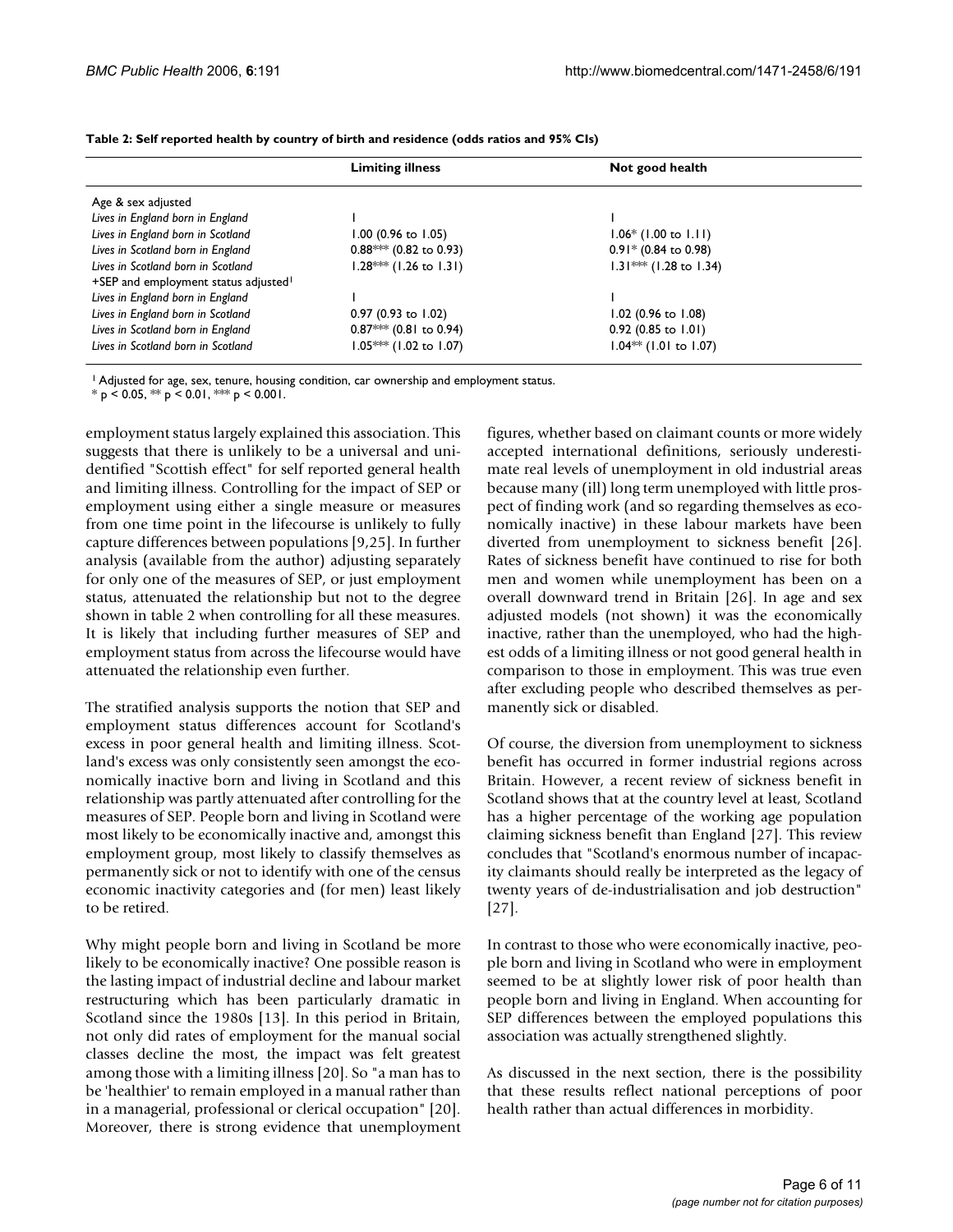|  |  | Table 3: Self reported health by country of birth and residence stratified by employed status (odds ratios and 95% CIs) |  |  |
|--|--|-------------------------------------------------------------------------------------------------------------------------|--|--|
|--|--|-------------------------------------------------------------------------------------------------------------------------|--|--|

|                                                                       | <b>Limiting illness</b>           | Not good health                   |  |  |  |
|-----------------------------------------------------------------------|-----------------------------------|-----------------------------------|--|--|--|
| <b>Employed</b> (age & sex adjusted)                                  |                                   |                                   |  |  |  |
| Lives in England born in England ( $n = 501007$ )                     | I                                 | ı                                 |  |  |  |
| Lives in England born in Scotland ( $n = 12238$ )                     | 0.97 (0.90 to 1.04)               | $1.02$ (0.93 to $1.12$ )          |  |  |  |
| Lives in Scotland born in England ( $n = 6020$ )                      | $0.85***$ (0.76 to 0.94)          | 0.91 (0.78 to 1.05)               |  |  |  |
| Lives in Scotland born in Scotland ( $n = 51223$ )                    | $0.91***$ (0.88 to 0.94)          | $0.92$ *** (0.87 to 0.96)         |  |  |  |
| +SEP adjusted                                                         |                                   |                                   |  |  |  |
| Lives in England born in England                                      | ı                                 | T                                 |  |  |  |
| Lives in England born in Scotland                                     | 0.95 (0.88 to 1.02)               | 0.99 (0.90 to 1.09)               |  |  |  |
| Lives in Scotland born in England                                     | $0.85**$ (0.77 to 0.95)           | 0.91 (0.78 to 1.05)               |  |  |  |
| Lives in Scotland born in Scotland                                    | $0.86***(0.83)$ to 0.90)          | $0.85***$ (0.81 to 0.89)          |  |  |  |
| <b>Unemployed</b> (age & sex adjusted)                                |                                   |                                   |  |  |  |
| Lives in England born in England ( $n = 21377$ )                      | $\mathbf{I}$                      | ı                                 |  |  |  |
| Lives in England born in Scotland ( $n = 506$ )                       | 0.90 (0.71 to 1.15)               | 0.94 (0.69 to 1.29)               |  |  |  |
| Lives in Scotland born in England ( $n = 295$ )                       | 0.99 (0.73 to 1.35)               | 0.88 (0.57 to 1.35)               |  |  |  |
| Lives in Scotland born in Scotland ( $n = 2886$ )                     | $0.89*$ (0.80 to 0.99)            | $1.02$ (0.89 to $1.17$ )          |  |  |  |
| +SEP adjusted <sup>1</sup>                                            |                                   |                                   |  |  |  |
| Lives in England born in England                                      | $\mathbf{I}$                      | T                                 |  |  |  |
| Lives in England born in Scotland                                     | 0.88 (0.70 to 1.12)               | $0.90$ (0.66 to 1.23)             |  |  |  |
| Lives in Scotland born in England                                     | $1.01$ (0.74 to 1.38)             | 0.90 (0.58 to 1.38)               |  |  |  |
| Lives in Scotland born in Scotland                                    | $0.84***$ (0.75 to 0.94)          | 0.96 (0.84 to 1.10)               |  |  |  |
| <b>Economically inactive</b> (age & sex adjusted)                     |                                   |                                   |  |  |  |
| Lives in England born in England ( $n = 148803$ )                     |                                   |                                   |  |  |  |
| Lives in England born in Scotland ( $n = 3580$ )                      | $1.06$ (0.99 to $1.14$ )          | $1.11**$ (1.03 to 1.19)           |  |  |  |
| Lives in Scotland born in England ( $n = 1731$ )                      | $0.86**$ (0.77 to 0.95)           | $0.91$ (0.81 to 1.02)             |  |  |  |
| Lives in Scotland born in Scotland ( $n = 19219$ )                    | $1.47***$ (1.42 to 1.52)          | $1.34***$ (1.30 to 1.38)          |  |  |  |
| +SEP adjusted <sup>1</sup>                                            |                                   |                                   |  |  |  |
| Lives in England born in England                                      | L                                 | ı                                 |  |  |  |
| Lives in England born in Scotland                                     | 1.01 (0.94 to 1.09)               | $1.05$ (0.97 to $1.13$ )          |  |  |  |
| Lives in Scotland born in England                                     | $0.88*$ (0.79 to 0.98)            | 0.94 (0.84 to 1.05)               |  |  |  |
| Lives in Scotland born in Scotland                                    | 1.23*** $(1.19 \text{ to } 1.27)$ | $1.13***$ (1.09 to 1.17)          |  |  |  |
| Economically inactive excluding permanently sick (age & sex adjusted) |                                   |                                   |  |  |  |
| Lives in England born in England ( $n = 107889$ )                     |                                   |                                   |  |  |  |
| Lives in England born in Scotland ( $n = 2465$ )                      | $1.02$ (0.93 to $1.12$ )          | 1.06 (0.95 to 1.20)               |  |  |  |
| Lives in Scotland born in England ( $n = 1317$ )                      | 0.95 (0.83 to 1.08)               | 0.97 (0.82 to 1.15)               |  |  |  |
| Lives in Scotland born in Scotland ( $n = 12422$ )                    | $1.44***$ (1.38 to 1.50)          | 1.38 <sup>**</sup> (1.31 to 1.46) |  |  |  |
| +SEP adjusted <sup>1</sup>                                            |                                   |                                   |  |  |  |
| Lives in England born in England                                      | ı                                 |                                   |  |  |  |
| Lives in England born in Scotland                                     | $1.00$ (0.91 to $1.10$ )          | 1.04 (0.92 to 1.17)               |  |  |  |
| Lives in Scotland born in England                                     | 0.98 (0.86 to 1.12)               | $1.00$ (0.85 to $1.19$ )          |  |  |  |
| Lives in Scotland born in Scotland                                    | $1.23***$ (1.18 to 1.29)          | $1.14***$ (1.08 to 1.21)          |  |  |  |

<sup>1</sup> Adjusted for age, sex, tenure, housing condition and car ownership.

 $* p < 0.05, ** p < 0.01, *** p < 0.001.$ 

#### *Comparison with other studies*

Ecological analysis of census results amongst those of working age showed that people living in Scotland overall reported worse general health than residents of England but compared to some regions of England and to the whole of Wales, Scotland's general health was actually better [7]. In the present study the analysis was extended by using individual level census data and additionally accounting for country of birth to compare the health of residents of Scotland and England. However, comparing self reports of health across countries is not unproblematic given possible variations in cultures and health expectations [28]. While self reported general health is a valid measure of health status, [29] and is predictive of future mortality risk independent of other risk factors, [30] it seems that the relationship between mortality and self reports of health varies in the countries of the UK, with people living in Scotland, in comparison to residents of England, self reporting better general health and less lim-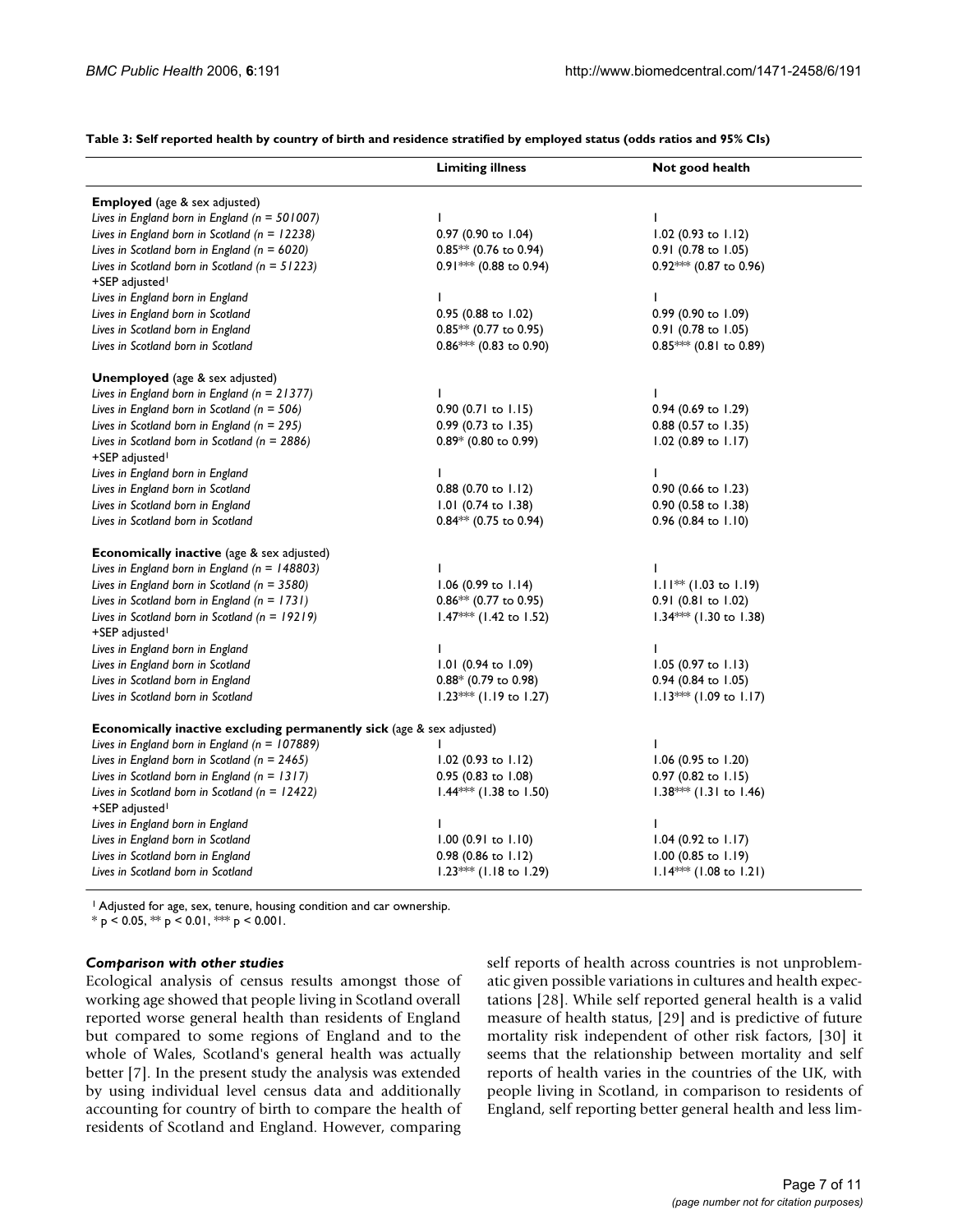|                                                     | <b>Limiting illness</b>  | Not good health          |  |  |
|-----------------------------------------------------|--------------------------|--------------------------|--|--|
| <b>Economically inactive – Men</b> (age adjusted)   |                          |                          |  |  |
| Lives in England born in England ( $n = 46647$ )    |                          |                          |  |  |
| Lives in England born in Scotland ( $n = 1276$ )    | $1.02$ (0.91 to 1.15)    | $1.06$ (0.95 to $1.19$ ) |  |  |
| Lives in Scotland born in England ( $n = 552$ )     | $0.73***$ (0.61 to 0.86) | $0.81*$ (0.68 to 0.97)   |  |  |
| Lives in Scotland born in Scotland ( $n = 6650$ )   | $1.29***$ (1.22 to 1.36) | $1.15***$ (1.09 to 1.21) |  |  |
| +SEP adjusted <sup>1</sup>                          |                          |                          |  |  |
| Lives in England born in England                    |                          |                          |  |  |
| Lives in England born in Scotland                   | $0.92$ (0.82 to 1.04)    | $0.98$ (0.87 to 1.10)    |  |  |
| Lives in Scotland born in England                   | $0.73***$ (0.61 to 0.87) | $0.82*$ (0.69 to 0.99)   |  |  |
| Lives in Scotland born in Scotland                  | $1.06$ (1.00 to 1.12)    | $0.98$ (0.93 to 1.04)    |  |  |
| <b>Economically inactive – Women</b> (age adjusted) |                          |                          |  |  |
| Lives in England born in England ( $n = 102156$ )   |                          |                          |  |  |
| Lives in England born in Scotland ( $n = 2304$ )    | $1.09*$ (1.00 to 1.19)   | $1.14**$ (1.03 to 1.26)  |  |  |
| Lives in Scotland born in England ( $n = 1179$ )    | $0.94$ (0.83 to 1.06)    | $0.98$ (0.85 to 1.14)    |  |  |
| Lives in Scotland born in Scotland ( $n = 12569$ )  | $1.55***$ (1.49 to 1.61) | $1.47***$ (1.41 to 1.53) |  |  |
| +SEP adjusted <sup>1</sup>                          |                          |                          |  |  |
| Lives in England born in England                    |                          |                          |  |  |
| Lives in England born in Scotland                   | $1.07$ (0.98 to $1.17$ ) | $1.11*$ (1.01 to 1.23)   |  |  |
| Lives in Scotland born in England                   | $0.98$ (0.86 to 1.11)    | $1.03$ (0.89 to $1.19$ ) |  |  |
| Lives in Scotland born in Scotland                  | $1.30***$ (1.25 to 1.36) | $1.24$ ** (1.18 to 1.29) |  |  |

**Table 4: Self reported morbidity by country of birth and residence for the economically inactive stratified by sex (odds ratios and 95% CIs)**

1 Adjusted for age, tenure, housing condition and car ownership.

 $*$  p < 0.05,  $*$  p < 0.01,  $*$   $*$  p < 0.001.

iting illness than their mortality profile suggests they should [19,28].

Why this is the case is not clear. Given that Scotland's premature mortality rate is higher perhaps people living in Scotland have lower health expectations or perhaps cultural differences mean that they are more stoical. Recent work did not find any evidence that people in lower socioeconomic groups were more stoical when self reporting their health than people in higher groups, however the research was limited to Scotland [31]. Similar work comparing countries is required to help resolve the ongoing debate about the comparability of self reports of health across countries. In the meantime, the potential remains for self reports of health from Scotland to underplay the extent of any "Scottish effect" on morbidity.

Of course, there are major SEP differences in morbidity within countries and regions of the UK. In Scotland, social class differences in self reported health between the highest and lowest were the most acute in Britain for both men and women [7]. As Leon *et al*. argue there is a tendency, however, when discussing the possibility of a "Scottish effect" to conflate what is a between country issue with discussions of within country variations in inequalities in health [2].

The "Scottish effect" identified in relation to mortality remains unexplained. It would be fruitful to replicate the analysis here using nationally representative *individual*

level data on mortality. The forthcoming (as of May 2006) census based Scottish Longitudinal Study, which links individual census data with mortality records, will allow direct comparison with the established ONS longitudinal study of English and Welsh censuses.

In ecological analysis of mortality data, an excess in Scotland existed in all deprivation categories from the most affluent to the most deprived, with differences in deprivation prevalence explaining less of the Scottish excess over time [1,4]. However, the possibility remains that established risk factors may explain the "Scottish effect". Scotland's mortality excess compared to England and Wales was greatest in the most deprived areas suggesting that if there is a "Scottish effect" influencing Scotland's mortality excess, it does not apply evenly across Scotland's population [2]. Moreover, the Carstairs score fails to explain all the current variation in mortality between English regions [2]. There is also evidence that another deprivation index largely explains regional mortality variation in England [32].

Future analysis should also explore cause specific mortality as well as all cause mortality as Scotland's comparative position in Western Europe varies by disease type [2]. For example, Mitchell *et al*. explored ischemic heart disease prevalence as Scotland's record is particularly poor for this disease [5].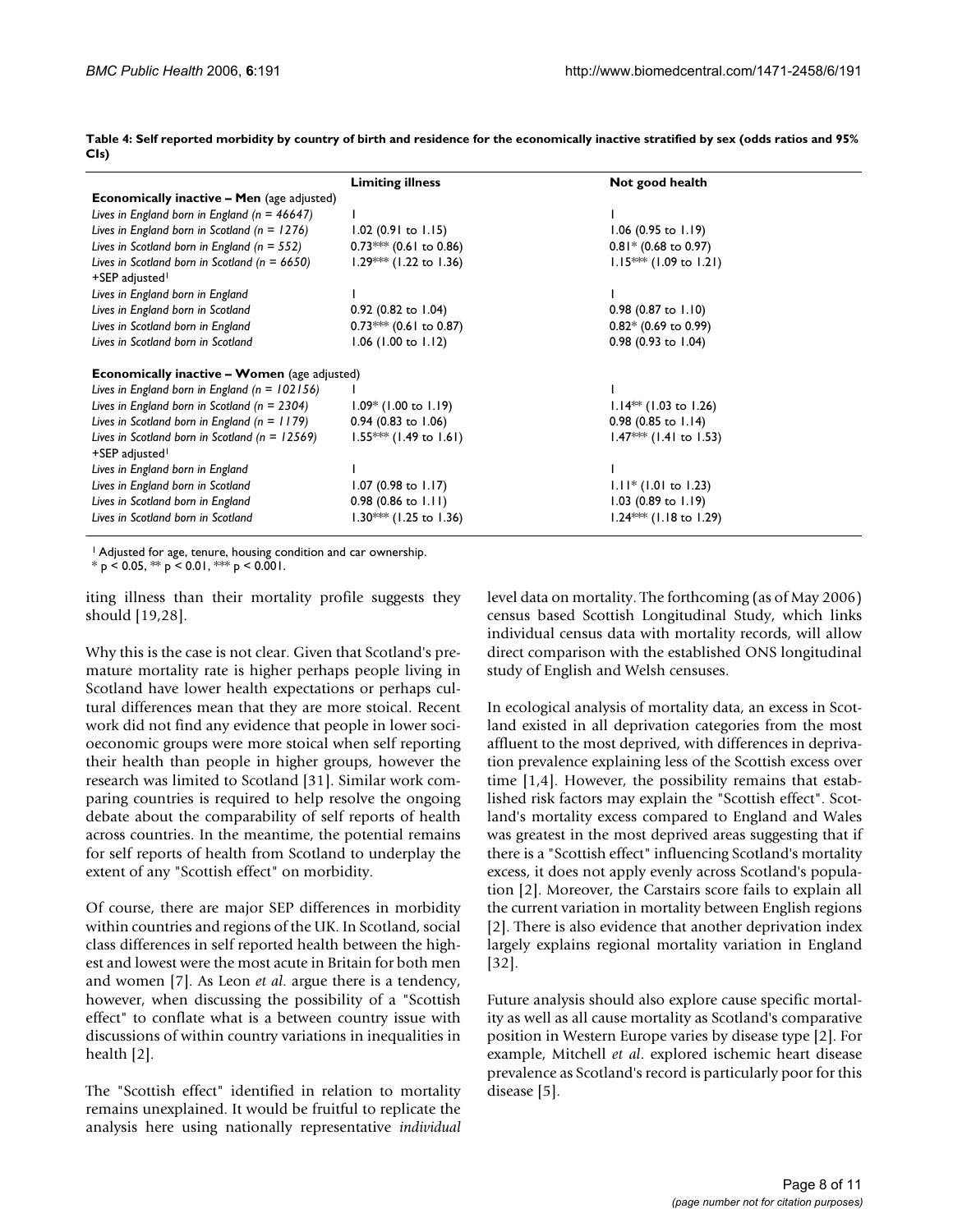

# Figure 1

Classification of economically inactive men.

### *Strengths and limitations*

To the best of the author's knowledge, this is the first study to compare rates of self reported general health and limiting illness in Scotland and England using individual, rather than ecological, census data. The individual SAR provided a large random sample of a whole population survey. Importantly, it allowed not just the exploration of between country of residence differences but also allowed account to be taken of country of birth.

Of course, using country of birth was a crude way to identify inter-country migration (for example, no information was available on when a person moved or why). The census does record the address of individuals who moved in the last year, however the level of inter country migration in one year was, relatively, small. As this study was crosssectional it was not possible to explore issues of causality in this sample.

# **Conclusion**

Scotland's excess, compared to England, in rates of self reported not good general health and limiting illness amongst the working age population was largely explained by accounting for differences in SEP and employment between the two countries. In stratified analysis, an excess of poor general health and limiting illness was only seen amongst the economically inactive born and living in Scotland. People living in Scotland in employment were actually slightly less likely to report not good general health and limiting illness. These results are particularly interesting as the "Scottish effect" is part of Scotland's policy discourse on health. For example, the Chief Medical Officer's 2005 report on Scotland's health devotes its initial chapter to the "Scottish effect" and its possible causes [6]. The Scottish excess in mortality remains unexplained. Further work using individual level mortality data is needed to investigate whether there is really a distinct "Scottish effect" on mortality.

# **Competing interests**

The author(s) declares that he has no competing interests.

# **Authors' contributions**

FP is the sole author.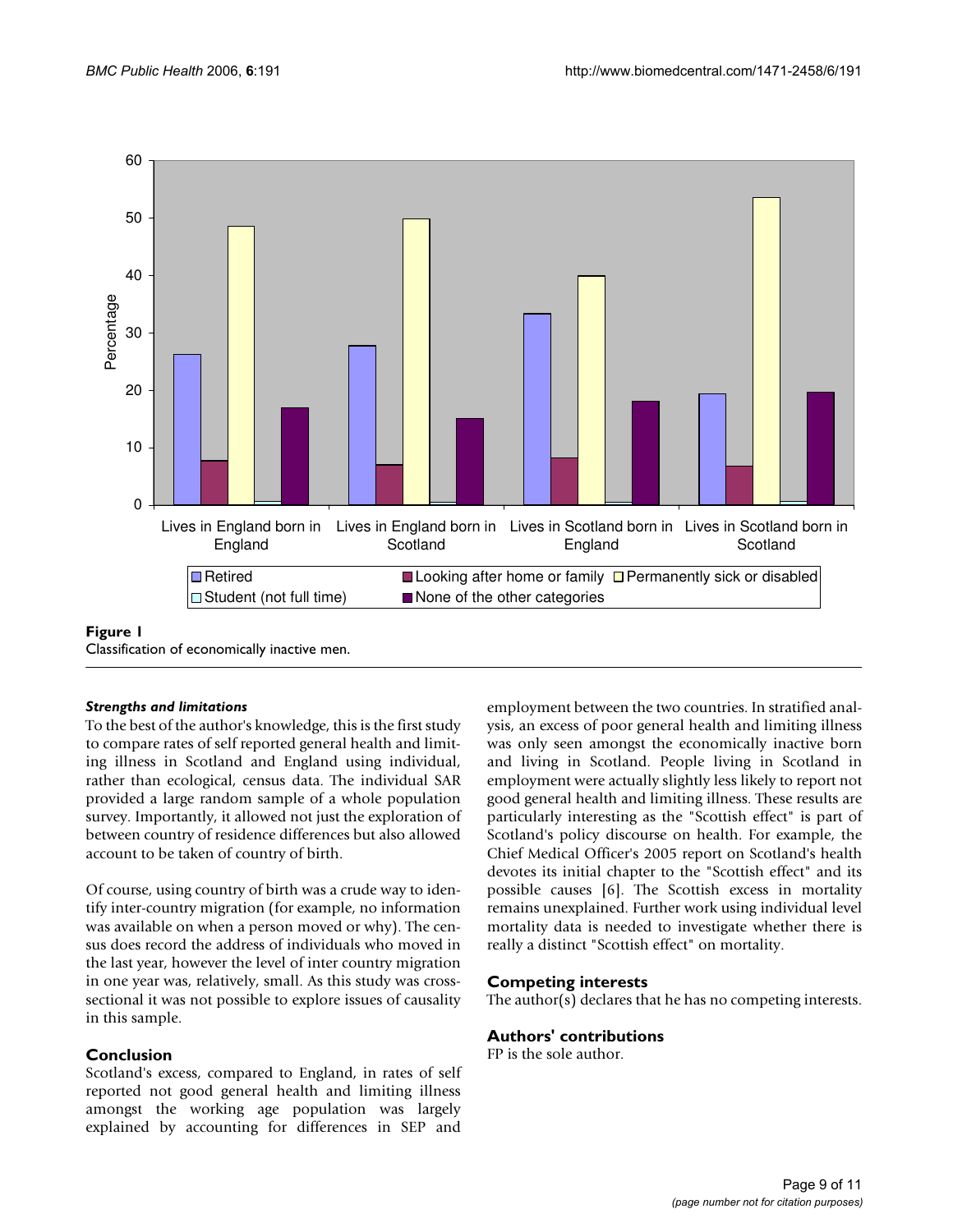

### Figure 2

Classification of economically inactive women.

# **Acknowledgements**

This work is based on the SARs provided through the Centre for Census and Survey Research of the University of Manchester with the support of ESRC and JISC. SARs data are Crown copyright. Many thanks to Richard Mitchell for his helpful comments on draft versions of this paper. Thanks also to the three reviewers for their very helpful comments. FP is funded by the Chief Scientist Office of the Scottish Executive Health Department. These are the opinions of the author, not the funders.

### **References**

- 1. Hanlon P, Walsh D, Buchanan D, Redpath A, Bain M, Brewster D, Chalmers J, Muir R, Smalls M, Willis J, *et al.*: *Chasing the Scottish effect: Why Scotland needs a step-change in health if it is to catch up with the rest of Europe* Glasgow: Public Health Institute of Scotland; 2001.
- 2. Leon DA, Morton S, Cannegieter S, McKee M: *Understanding the health of Scotland's population in an international context: a review of current approaches, knowledge and recommendations for new research directions* Glasgow: Public Health Institute of Scotland; 2003.
- 3. Carstairs V, Morris R: **[Deprivation: explaining differences in](http://www.ncbi.nlm.nih.gov/entrez/query.fcgi?cmd=Retrieve&db=PubMed&dopt=Abstract&list_uids=2510878) [mortality between Scotland and England and Wales.](http://www.ncbi.nlm.nih.gov/entrez/query.fcgi?cmd=Retrieve&db=PubMed&dopt=Abstract&list_uids=2510878)** *BMJ* 1989, **299:**886-889.
- Hanlon P, Lawder RS, Buchanan D, Redpath A, Walsh D, Wood R, Bain M, Brewster DH, Chalmers J, Walsh D: **Why is mortality higher in Scotland than in England and Wales? Decreasing influence of socioeconomic deprivation between 1981 and 2001 supports the existence of a 'Scottish Effect'.** *J Public Health* 2005, **27:**199-204.
- 5. Mitchell R, Fowkes G, Blane D, Bartley M: **[High rates of ischaemic](http://www.ncbi.nlm.nih.gov/entrez/query.fcgi?cmd=Retrieve&db=PubMed&dopt=Abstract&list_uids=15965139) [heart disease in Scotland are not explained by conventional](http://www.ncbi.nlm.nih.gov/entrez/query.fcgi?cmd=Retrieve&db=PubMed&dopt=Abstract&list_uids=15965139) [risk factors.](http://www.ncbi.nlm.nih.gov/entrez/query.fcgi?cmd=Retrieve&db=PubMed&dopt=Abstract&list_uids=15965139)** *J Epidemiol Community Health* 2005, **59:**565-567.
- 6. Chief Medical Officer: *Health in Scotland 2004* Edinburgh: Scottish Executive; 2005.
- 7. Doran T, Drever F, Whitehead M: **[Is there a north-south divide](http://www.ncbi.nlm.nih.gov/entrez/query.fcgi?cmd=Retrieve&db=PubMed&dopt=Abstract&list_uids=15117791) [in social class inequalities in health in Great Britain? Cross](http://www.ncbi.nlm.nih.gov/entrez/query.fcgi?cmd=Retrieve&db=PubMed&dopt=Abstract&list_uids=15117791) [sectional study using data from the 2001 census.](http://www.ncbi.nlm.nih.gov/entrez/query.fcgi?cmd=Retrieve&db=PubMed&dopt=Abstract&list_uids=15117791)** *BMJ* 2004, **328:**1043-1045.
- 8. Bartley M, Plewis I: **[Accumulated labour market disadvantage](http://www.ncbi.nlm.nih.gov/entrez/query.fcgi?cmd=Retrieve&db=PubMed&dopt=Abstract&list_uids=11980794) [and limiting long-term illness: data from the 1971–1991](http://www.ncbi.nlm.nih.gov/entrez/query.fcgi?cmd=Retrieve&db=PubMed&dopt=Abstract&list_uids=11980794) [Office for National Statistics' Longitudinal Study.](http://www.ncbi.nlm.nih.gov/entrez/query.fcgi?cmd=Retrieve&db=PubMed&dopt=Abstract&list_uids=11980794)** *Int J Epidemiol* 2002, **31:**336-341.
- 9. Davey Smith G, Hart C, Blane D, Gillis C, Hawthorne V: **[Lifetime](http://www.ncbi.nlm.nih.gov/entrez/query.fcgi?cmd=Retrieve&db=PubMed&dopt=Abstract&list_uids=9055712) [socioeconomic position and mortality: prospective observa](http://www.ncbi.nlm.nih.gov/entrez/query.fcgi?cmd=Retrieve&db=PubMed&dopt=Abstract&list_uids=9055712)[tional study.](http://www.ncbi.nlm.nih.gov/entrez/query.fcgi?cmd=Retrieve&db=PubMed&dopt=Abstract&list_uids=9055712)** *BMJ* 1997, **314:**547.
- 10. Boyle P: **Population geography: migration and inequalities in mortality and morbidity.** *Progress in Human Geography* 2004, **28:**767-776.
- 11. Fischbacher C, Steiner M, Bhopal R, Chalmers J, Povey C, Jamieson J, Knowles D: **All cause and cardiovascular mortality by country of birth.** In *Ethnicity and health in Scotland: can we fill the information gap. A demonstration project focusing on coronary heart disease and linkage of census and health records* Edited by: Bhopal R, Fischbacher C, Steiner M, Chalmers J, Povey C, Jamieson J et al. Edinburgh: University of Edinburgh; 2005:44-62.
- 12. Davey Smith G, Chaturvedi N, Harding S, Nazroo J, Williams R: **Ethnic inequalities in health: a review of UK epidemiological evidence.** *Critical Public Health* 2000, **10:**375-408.
- 13. Devine TM: *The Scottish Nation 1700–2000* London: Penguin; 1999.